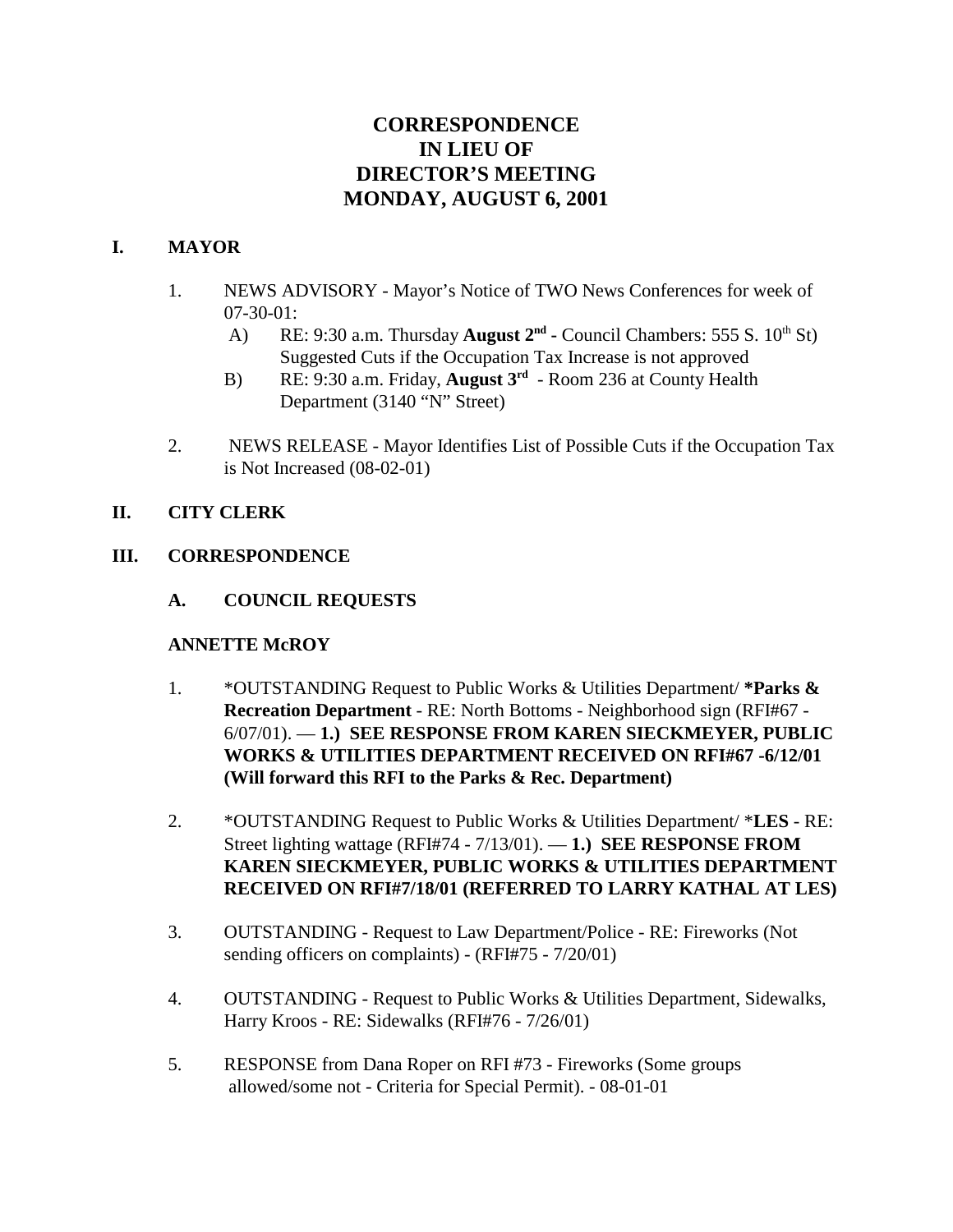# **COLEEN SENG**

- 1. OUTSTANDING Request to Steve Huggenberger, Law Department RE: Cable increases (RFI#863 - 7/02/01)
- 2. \*OUTSTANDING Request to **\*Parks & Recreation Department**/ Public Works & Utilities Department - RE: Visit with Mr. Craig - Dietrich & Murdock Trail conflicts (RFI#865 - 7/02/01). — **1.) SEE RESPONSE FROM JIM VISGER, PUBLIC WORKS & UTILITIES DEPARTMENT RECEIVED ON RFI#865 -7/25/01**
- 3. OUTSTANDING Request to Planning Department, Ed Zimmer RE: An Ordinance to keep the bottle burglars "out of excavation sites when development is taking place (RFI#866 - 7/09/01) **RESPONSE RECEIVED FROM ED ZIMMER ON RFI #866 - 08-01-01///RESPONSE RECEIVED FROM DANA ROPER ON RFI #866 - 08-01-01**
- 4. **RESPONSE** from Health Department RE: Complaint about property at 5035 Knox - RFI #869 (07-18-01) **RESPONSE RECEIVED FROM HEALTH DEPT. ON RFI #869 (2nd Response) 07-27-01**
- 6. R**ESPONSE** from Law Department/Building & Safety Department RE: Fireworks (RFI#870 - 7/23/01) **RESPONSE RECEIVED FROM THE LAW DEPARTMENT ON RFI #870 - 08-01-01**
- 7. **RESPONSE from** Steve Schwab of **Parks & Rec** on **RFI #862** (Trim Trees on East Side of 56th between Knox & Judson) - **Received 07-27-01**

# **JON CAMP**

- 1. OUTSTANDING Request to Dana Roper, City Attorney RE: Lincoln Fire and Rescue (RFI#60 - 6/21/01) **RESPONSE RECEIVED FROM DANA ROPER ON RFI#60 - 08-01-01**
- 2. OUTSTANDING Request to Fire, Chief Spadt RE: Lincoln Fire and Rescue (RFI#61 - 6/21/01)
- 3. OUTSTANDING Request to Steve Hubka, Budget RE: Occupation tax (RFI#64  $-6/27/01$
- 4. OUTSTANDING Request to Fire Chief Spadt RE: Lincoln Fire and Rescue Non-Emergency Transport (RFI#66 - 7/11/01)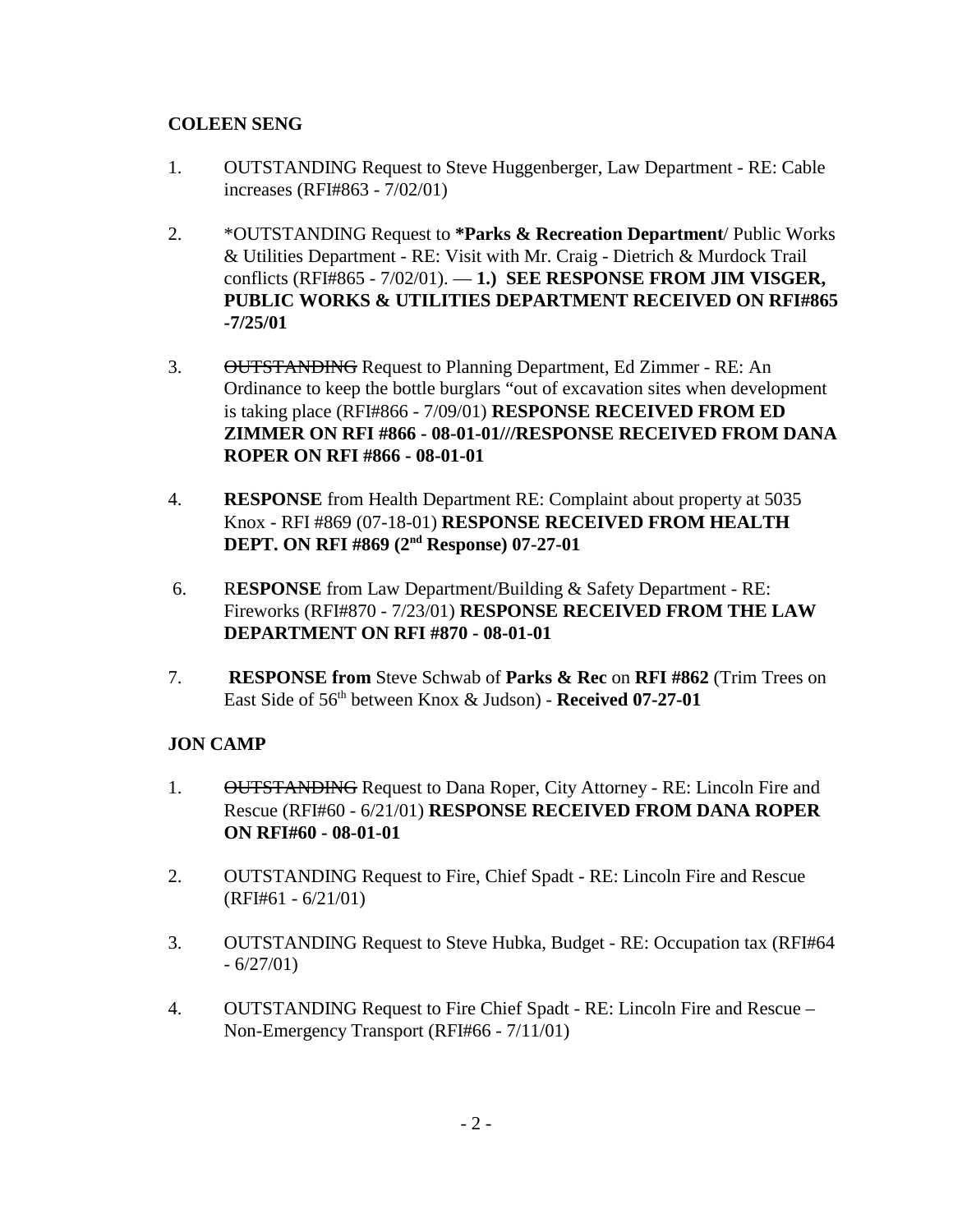- 5. **RESPONSE** from Fire Chief Spadt RE: Lincoln Fire Department Attendance at Saltdogs Baseball Game - Tuesday, July 24, 2001 (RFI#67 -7/25/01) - **RESPONSE RECEIVED FROM CHIEF SPADT ON RFI #67 - 07-31-01**
- 6. **RESPONSE** from Georgia Glass, Personnel Director RE: Lincoln Fire and Rescue - Rick Task–employee (RFI#68 - 7/25/01) **RESPONSE RECEIVED FROM GEORGIA GLASS ON RFI #68 - 7-30-01**
- 7**.** NEWS RELEASE from Jon Camp "FUND ESSENTIALS, NOT DESIRABLES

## **TERRY WERNER**

- 1. \*OUTSTANDING Request to \***Law Department** /Russell Shultz, Weed Control - RE: The City Weed Ordinance (RFI#9 - 6/13/01). **— 1.) SEE RESPONSE FROM RUSS SHULTZ, WEED CONTROL RECEIVED ON RFI#9 - 6/18/01**
- 2. OUTSTANDING Request to Parks & Recreation Department, Forestry RE: About a 100 Year old tree that is going to be removed (RFI#11 - 6/28/01)
- 3. **RESPONSE** to Public Works & Utilities Department RE: A left turn signal at Hwy. 2 & Old Cheney (RFI#13 - 7/23/01) **RESPONSE FROM SCOTT OPFER (PW) RECEIVED ON RFI #13 - 07-30-01**
- 4. **RESPONSE** from Public Works & Utilities Department/Planning Department RE: The Duteau Building at  $19<sup>th</sup>$  - North of "O" Street (RFI#14 -  $7/23/01$ ) **RESPONSE FROM RICK HERRICK (PW) ON RFI #14 - 08-01-01 ///RESPONSE FROM PLANNING (KATHLEEN SELLMAN) ON RFI#14 - 08-02-01**
- 5. **RESPONSE** from Public Works & Utilities Department RE: Policy on lane markings (RFI#15 - 7/23/01) **RESPONSE FROM SCOTT OPFER (PW) RECEIVED ON RFI #15 - 07-30-01**
- 6. OUTSTANDING Request to Animal Control RE: Citizen's Complaints that animals were in danger or were being significantly neglected (RFI#16 - 7/23/01)
- 7. OUTSTANDING Request to Lancaster County Assessor (gave copy to Gwen Thorpe & Norman Agenda) - RE: Website Information (RFI#17 - 7/23/01)

#### **JONATHAN COOK**

1. OUTSTANDING Request to Public Works & Utilities Department, Allan Abbott/Mayor's Office - RE: 33rd & Sheridan Roundabout, 33rd St. Project Sheridan to Calvert, Potential 33<sup>rd</sup> St. Project South to Sheridan (RFI#41 -7/02/01)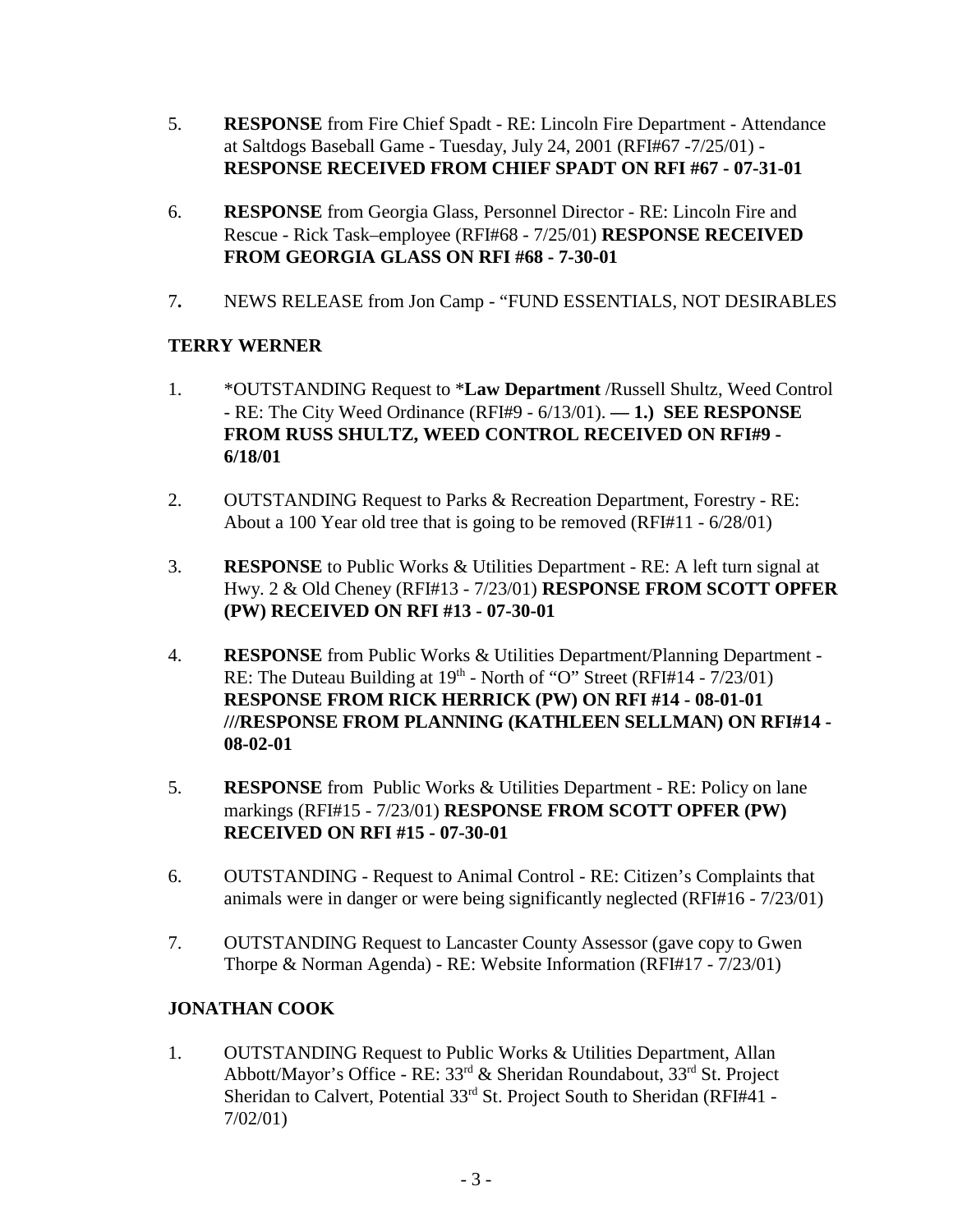- 2. OUTSTANDING Request to Public Works & Utilities Department RE: Repair of Driveway Between Curb and Sidewalk (RFI#46 - 7/13/01) **RESPONSE RECEIVED FROM JIM VISGER (PW) ON RFI#46 - 07-30-01**
- 3. OUTSTANDING Request to Parks & Recreation Department RE: Boulevard Plantings (RFI#45 - 7/13/01)
- 4. OUTSTANDING Request to Parks & Recreation Department RE: American Liberty Elm Trees (RFI#49 - 7/18/01)
- 5. **RESPONSE** from Public Works & Utilities Department RE: Proposed "Round-About" at 33rd & Sheridan (RFI#50 - 7/23/01) - **RESPONSE RECEIVED FROM SCOTT OPFER (PW) ON RFI #50 - 07-30-01**
- 6. **RESPONSE** from Fire Department/Public Works & Utilities Department RE: Questions regarding fire hydrants and hoses (RFI#51 - 7/25/01) - **RESPONSE RECEIVED FROM CHIEF SPADT ON RFI #51 - 07-31-01**

## **KEN SVOBODA**

1. OUTSTANDING - Request to Mayor's Office, Mark Bowen - RE: Washington, DC Lobbyist (RFI#3 - 7/23/01)

# **B. DIRECTORS AND DEPARTMENT HEADS**

#### **BUILDING AND SAFETY**

1. Inter-Department Communication in response to Jonathan Cook's inquiry RE: Sign Violations at Kabredlos

#### **FINANCE - BUDGET**

- 2. Memo RE: List of Additional Reductions on Occupation Tax (Budget 2001-02)
- 3. Memo RE: Analysis of Camp's Proposed Spending Reductions and Revenue Increase
- 4. Memo RE: Analysis of Svoboda's Proposed Spending Reductions and Revenue **Increases**

# **HEALTH DEPARTMENT**

- 1. News Release School Immunization Time (A Great Time to Start the Year out Mercury-Free) (See Attachment)
- 2. Memo Re: 2001-2002 Flu Season Vaccine Availability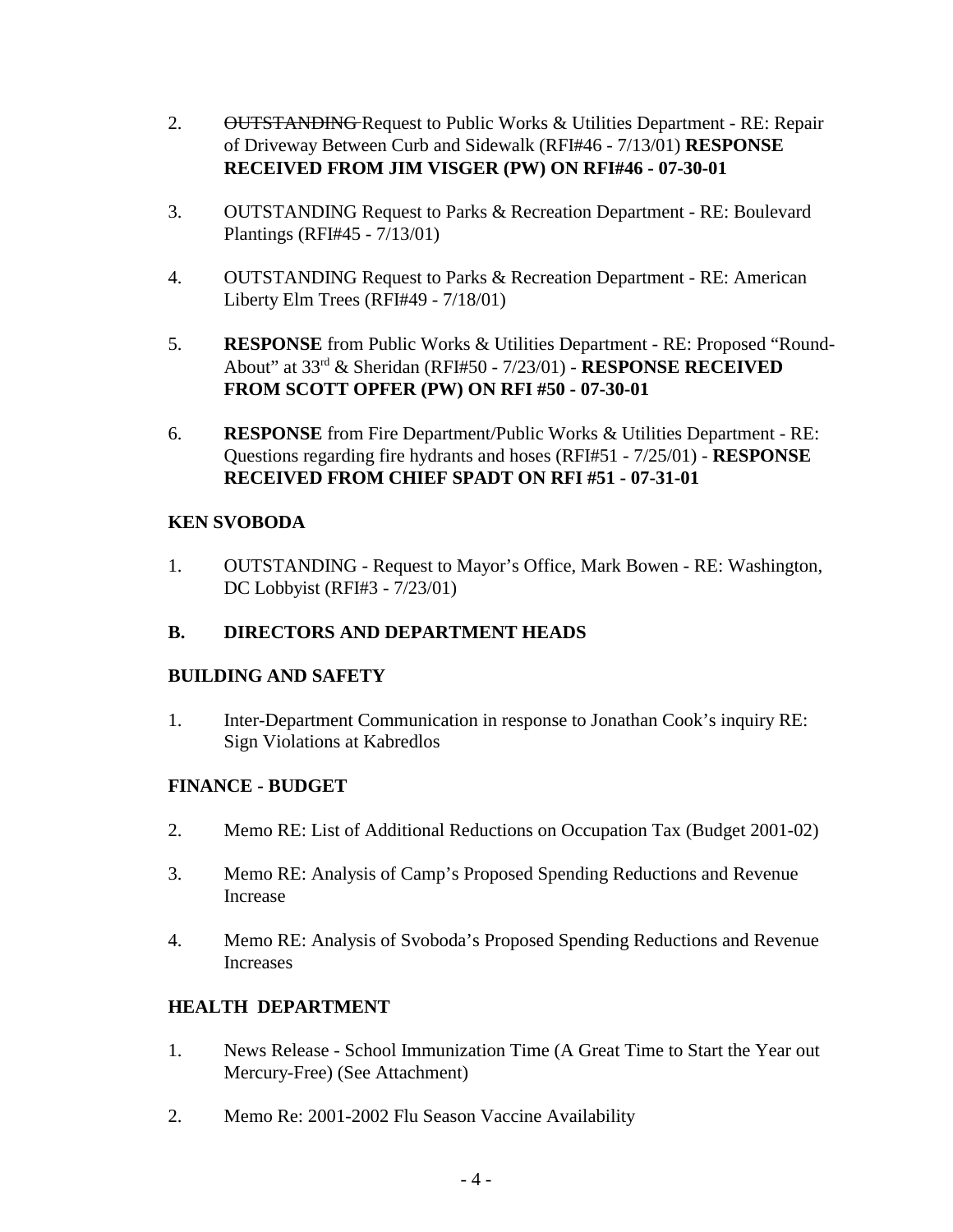3. Memo Re: Childhood Immunization Promotion Campaign

## **LINCOLN/LANCASTER HUMAN SERVICES DEPARTMENT**

1. Memo - RE: Year 2002-2003 TAG Funding

#### **PLANNING**

- 2. Planning Commission Final Action Final Plat No. 00022 Lincoln Ballpark Addition (North  $6<sup>th</sup>$  & Charleston Streets)
- 3. Planning Commission Final Action Final Plat 99006 Fairfield Centre 2<sup>nd</sup> Addition (North  $25<sup>th</sup>$  Street & Fairfield)
- 4. Annexation by Ordinance 44.86 Acres (ORD #17487  $14<sup>th</sup>$  Street & Mockingbird Lane)
- 5. Annexation by Ordinance 4.42 Acres ORD #17885 14<sup>th</sup> Street & Yankee Hill Road)

## **PUBLIC WORKS**

1. Memo from Roger Figard RE: One and Six-Year Street Improvement Program

#### **STARTRAN**

1. Amalgamated Transit Union Local Union 1293 - Letter outlining the Union's interest in the survival of the Midtown bus route.

#### **WOMEN'S COMMISSION**

2. Memo from Womens Commission RE: Publicity Campaign for the "Women's Voices" project - County Fair Poll Booth.

# **C. MISCELLANEOUS**

- 1. E-mail from Russell Kluge RE: Renter's paying Water Bills.
- 2. Letter from H. Arnold Wassenberg RE: Occupation Tax and Letter of response from Terry Werner.
- 3. E-mail from Rick Bohaty RE: Beltways and how they are to alleviate Lincoln's Traffic Problems?
- 4. Letter from Mary Lou Clark RE: Opposition to Closing Heritage Gift Shop
- 5. Letter from Opal Witulski RE: Opposition to Closing Heritage Gift Shop